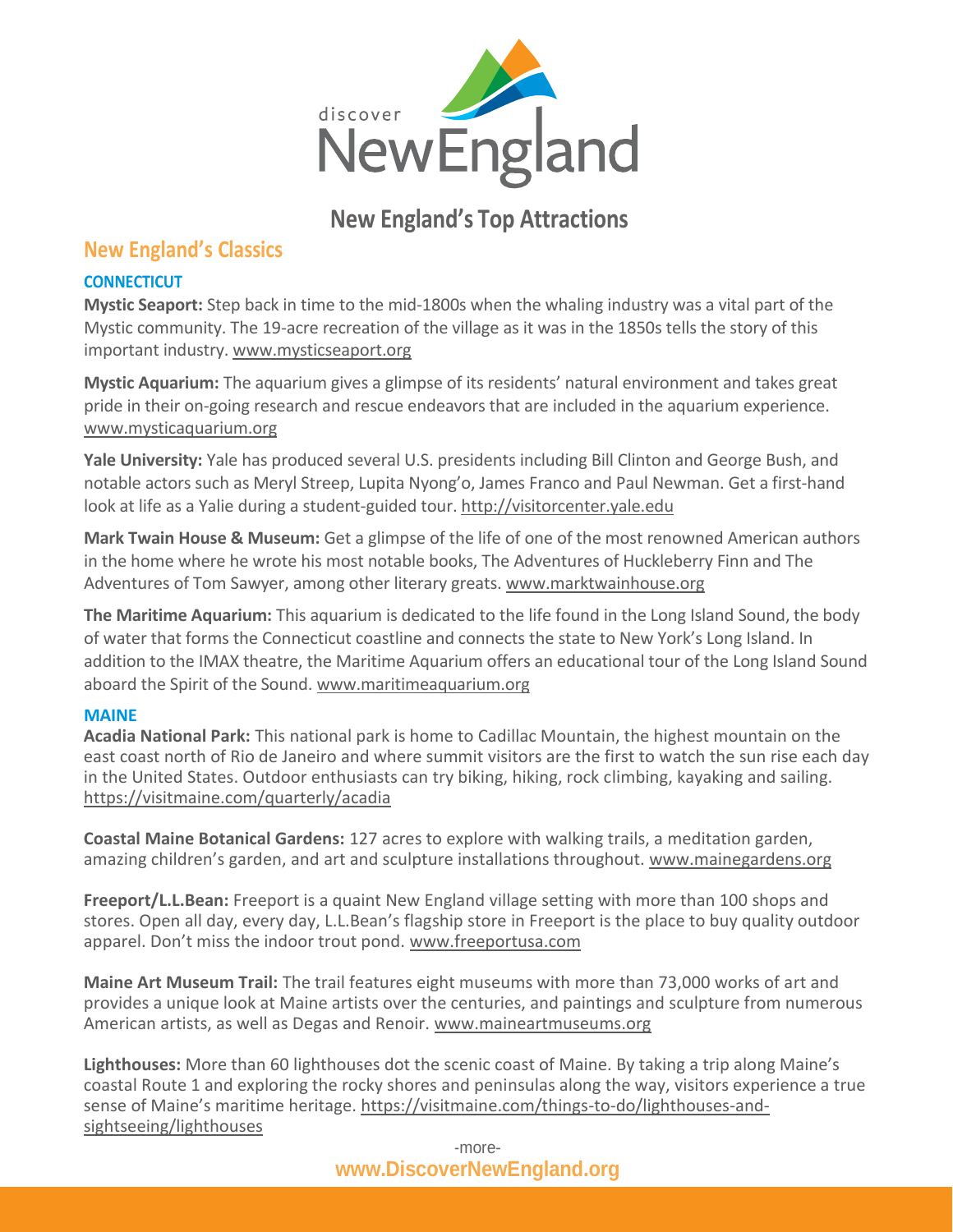### **MASSACHUSETTS**

**Massachusetts Whale Watching & Maritime History, Coastal Massachusetts:** Experience a whale watching adventure to Stellwagen Bank National Marine Sanctuary and see the extraordinary marine life that inhabits the area. From 7Seas Whale Watch in Gloucester to Dolphin Fleet Whale Watch in Provincetown, from Captain John Boats in Plymouth to Boston Harbor Cruises in Boston, as well as many more choices, visitors have a memorable experience. Learn more about Massachusetts' maritime history at the New Bedford Whaling Museum and the Nantucket Whaling Museum.

7Seas Whale Watch — www.7seaswhalewatch.com Dolphin Fleet — [https://whalewatch.com](https://whalewatch.com/) Captain John Boats — [www.captjohn.com](http://www.captjohn.com/) Boston Harbor Cruises — [www.bostonharborcruises.com/whale-watch](http://www.bostonharborcruises.com/whale-watch) New Bedford Whaling Museum — [www.whalingmuseum.org](http://www.whalingmuseum.org/) Nantucket Whaling Museum — <https://nha.org/visit/museums-and-tours/whaling-museum/>

**Freedom Trail, Boston:** Discover America's revolutionary history in Massachusetts as you walk the iconic Freedom Trail, a 2.5 mile, red-lined route in Boston with 16 historically significant sites, including museums, meetinghouses, churches, parks and burying grounds. http://thefreedomtrail.org

**Plimoth Plantation & Plymouth 400, Plymouth:** Travel back in time to the 17th century through this living history museum that explores the stories of the colonial English community and the Wampanoag tribe. In 2020, America celebrated the 400th anniversary of the Mayflower voyage and the founding of Plymouth Colony.

Plimoth Plantation — [www.plimoth.org](http://www.plimoth.org/) Plymouth 400 — [www.plymouth400inc.org](http://www.plymouth400inc.org/)

#### **NEW HAMPSHIRE**

**Isles of Shoals Steamship Adventures, Portsmouth:** Offering narrated river, harbor, and island tours. Ships depart directly from coastal downtown Portsmouth within walking distance to various hotels and attractions[. http://islesofshoals.com](http://islesofshoals.com/)

**Mount Washington Cog Railway, Bretton Woods:** The world's first mountain climbing train to the fascinating summit of Mount Washington. Guests can experience classic steam or innovative biodiesel engines all built completely on site (sold by New World Travel)[. http://thecog.com](http://thecog.com/)

**Mount Washington Auto Road, Pinkham Notch:** The United States' oldest manmade attraction where brave visitors can drive their own vehicles to the summit or safely ride in a highly entertaining, guided stage coach van to the summit of Mount Washington. [http://mtwashingtonautoroad.com](http://mtwashingtonautoroad.com/)

**Portsmouth EATS, Portsmouth:** USA Today named Portsmouth one of the top 10 best small food towns in the United States. These custom tours allow visitors the most experiential way to discover the city's fascinating history and talents through food and the famous chefs who live here. [http://portsmouth-eats.com](http://portsmouth-eats.com/)

**Conway Scenic Railroad, North Conway:** Ride on vintage trains through the White Mountain National Forest; offering different dining cars as well. [http://conwayscenic.com](http://conwayscenic.com/)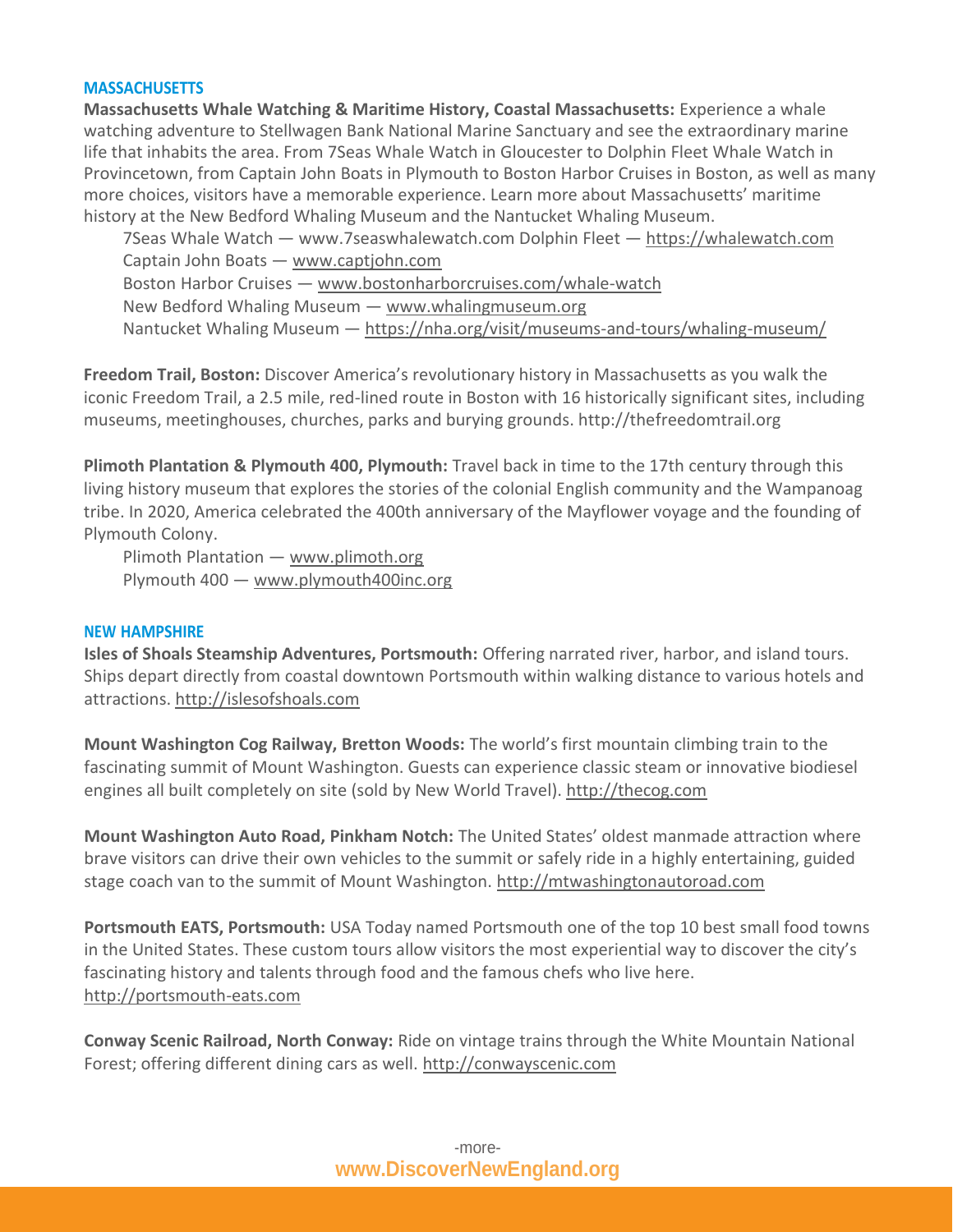### **RHODE ISLAND**

**Newport Mansions:** America's Gilded Age is beautifully preserved and brought to life at the Newport Mansions. The architecture, design and history of each of these palatial homes is as fascinating as it is unique. The Breakers is the grandest of Newport's "summer cottages" and a stunning symbol of the Vanderbilt family's social and financial preeminence in turn-of-the-century America. <https://www.visitrhodeisland.com/listing/the-breakers/8276/>

**Cliff Walk:** A world-famous public access walk that combines the natural beauty of the Newport shoreline with the architectural history of Newport's gilded age. <https://www.visitrhodeisland.com/listing/cliff-walk/8307/>

**WaterFire Providence®:** The award-winning sculpture by Barnaby Evans was installed on the three rivers of downtown Providence. WaterFire features one hundred sparkling bonfires, the fragrant scent of aromatic wood smoke, the flickering firelight on the arched bridges, the silhouettes of the firetenders passing by the flames, the torch-lit vessels traveling down the river, and enchanting music from around the world.<https://www.visitrhodeisland.com/events/waterfire/>

**Federal Hill:** The neighborhood spirit is alive and welcoming on Federal Hill where Providence takes on an old-world flair. Savor the nuances of Italian culture and cuisine while visiting authentic bakeries, shops, groceries and restaurants.<https://www.visitrhodeisland.com/listing/federal-hill/8336/>

**Block Island:** Only a short ferry ride from the mainland, Block Island offers the quintessential island experience. Think food and drinks overlooking the ocean, boutique-lined streets, spectacular natural sights and some of the most unspoiled white sand beaches in the country. Hop on a bike or moped and get exploring charming streets, dramatic cliffs, quiet beaches and pristine nature trails. [www.visitrhodeisland.com/things-to-do/regions/block-island](http://www.visitrhodeisland.com/things-to-do/regions/block-island)

### **VERMONT**

**Shelburne Museum:** Over 100,000 works of American folk art are exhibited in a picturesque setting on Shelburne Museum's 45-acre (over 18 hectares) campus in 39 buildings, 25 of which are historic and were relocated to the museum. Dozens of beautiful gardens showcase lilacs and apple blossoms in the spring and peonies and daylilies in the summer. https://shelburnemuseum.org/

**Ben & Jerry's Ice Cream Factory:** The 30-minute guided factory tour includes a company history movie, view of the production room, an explanation of the manufacturing process, and a sample of ice cream. Don't forget to visit the flavor graveyard, where discontinued flavors are memorialized! Factory tours resume in July 2022. https://www.benjerry.com/about-us/factory-tours

**Hildene, The Lincoln Family Home:** Guests can experience the 412-acre (over 166 hectares) summer home built by Robert and Mary Todd Lincoln in 1905 which include the estate's home and gardens, welcome center, museum store, goat dairy, and cheese-making facility[. https://hildene.org/](https://hildene.org/) 

**Church Street Marketplace:** Voted 2022's best public square in America by USA Today and the hub of activity in Burlington, VT with historical architecture, year-round festivals, street entertainers, music, and over 100 places to shop and dine. https://churchstmarketplace.com/

**Marsh-Billings-Rockefeller National Historic Park:** Visitors to Vermont's only national park can a visit the historic home and carriage barn and hike the trails of the country's oldest sustainably managed forest.<https://www.nps.gov/mabi/index.htm>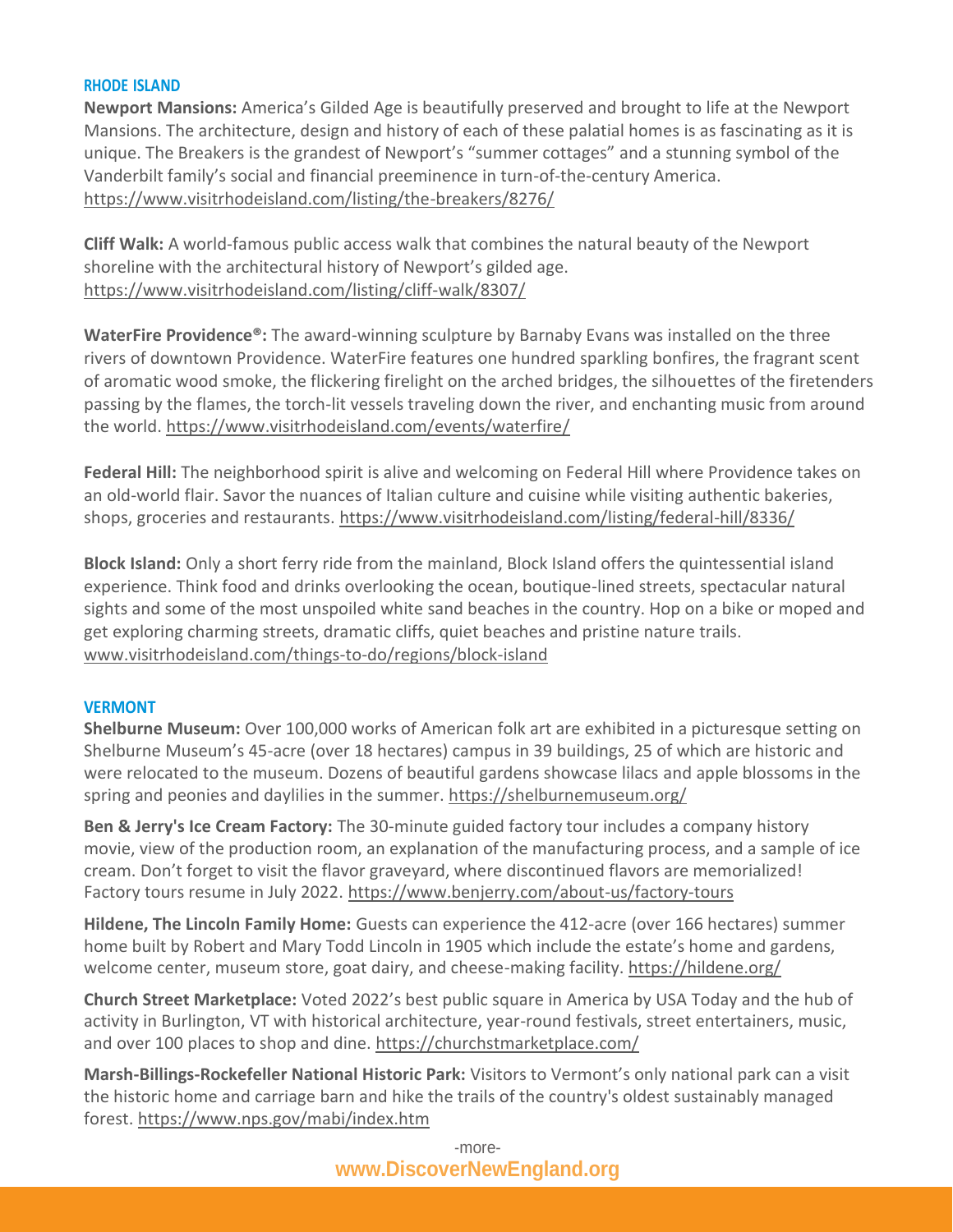## **Off the Beaten Path**

### **CONNECTICUT**

**Thompson Speedway:** Offers NASCAR racing and the Exotic Car Experience that will put you on the racetrack behind the wheel of a Maserati, Lamborghini or Ferrari. [www.thompsonspeedway.com](http://www.thompsonspeedway.com/)

**Glass House:** While studying in Germany, famous architect Philip Johnson came up with the concept of the glass structure that served as his home until his passing at 95. The 47-acre campus features the Glass House and 12 other structures designed by Johnson that incorporate the landscape as a part of the designer's vision. [www.theglasshouse.org](http://www.theglasshouse.org/)

**Mashantucket Pequot Museum:** Multi-sensory dioramas and exhibits introduce visitors to the history of the Mashantucket Pequot tribe and the natural and cultural history of the eastern woodlands. Films and videos, interactive programs, archival materials, ethnographic and archaeological collections, and traditional crafts by Native artisans are featured in the exhibits[. www.pequotmuseum.org](http://www.pequotmuseum.org/)

### **MAINE**

**Appalachian Trail/Mt. Katahdin:** Maine's 281 miles of the Appalachian Trail are generally considered the most challenging of all fourteen states. Lakes, streams, and bogs abound, and moose and loon sightings are common. Maine's crown jewel, Mt. Katahdin is the northern terminus of the AT. <https://visitmaine.com/things-to-do/parks-and-natural-attractions/appalachian-trail>

**AMC Maine's Wilderness Lodges:** The Appalachian Mountain Club offers three Maine wilderness lodges on 75,000 acres of AMC conservation land where four-season outdoor adventure ranges from taking a cool dip in a crisp waterfall, reeling in a perfect trout, hiking up a spectacular mountain or skiing lodgeto-lodge through fresh snow. [www.outdoors.org/lodging-camping/maine-lodges](http://www.outdoors.org/lodging-camping/maine-lodges)

**Grafton Notch State Park:** The park lies amidst some of Maine's most spectacular mountains, the Mahoosuc Range. These lands offer rugged terrain for backcountry hikers and include 12 of the most challenging miles along the entire Appalachian Trail. Also available are short walks leading to impressive waterfalls and gorges. <https://visitmaine.com/things-to-do/parks-and-natural-attractions/grafton-notch-state-park>

### **MASSACHUSETTS**

**Illustrators Trail, Western Massachusetts:** Explore the worlds of iconic illustrators Dr. Seuss, Eric Carle, and Norman Rockwell with a visit to three unique museums in western Massachusetts within an hour's drive of each other. [http://illustratorstrail.org](http://illustratorstrail.org/)

**Whydah Pirate Museum, Cape Cod:** Learn about the adventurous world of pirates through the infamous Whydah, which sank in Cape Cod waters in 1717. View artifacts from the quintessential pirates' life, including stunning imagery and maps of the 18th-century world with a visit to the Whydah Pirate Museum in West Yarmouth. [www.discoverpirates.com](http://www.discoverpirates.com/)

**Trustees of the Reservation:** Enjoy the scenic side of Massachusetts with a visit to any of the 100+ preserved parks, historic homes, and rural areas maintained by the Trustees of the Reservation. Visit the 251-acre coastscape of World's End in Hingham, stop at the National Historic Landmark of Old Manse in Concord, or experience the Gilded-Age country estate of Naumkeag in the Berkshires of western Massachusetts. [www.thetrustees.org/places-to-visit](http://www.thetrustees.org/places-to-visit)